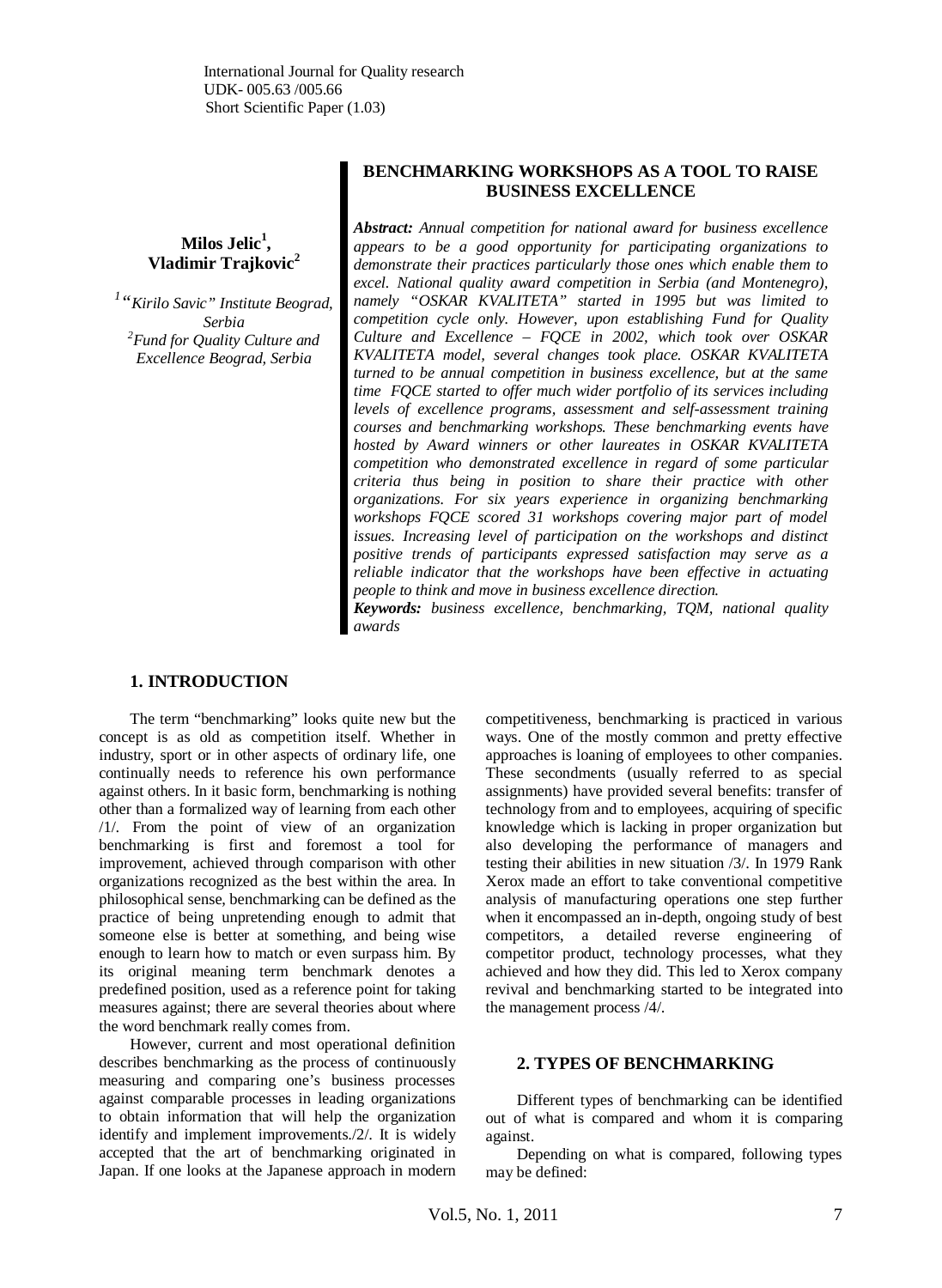

**International Journal for Quality Research** 

- Performance benchmarking denotes a comparison of performance measures for the sake of evaluating how good is own company when compared to others;
- Process benchmarking is comparison of practices and methods used in business processes aimed to acquire knowledge from the best in order to transpose it in own processes.
- Strategic benchmarking means comparison of the strategic choices and decisions made in other companies for sake of collecting information to enhance strategic planning of own company.

If grouping derives from against whom benchmarking is carried out, the following classification can be made:

- Internal benchmarking is comparison between departments or units within the same organization. It is usually used in large companies where different sections are evaluated and compared to each other. Once one unit performs better than the others, practices can be easily transferred to achieve improvement. Internal benchmarking can be easily handled due to comparability of processes and accessibility of data.
- Competitive benchmarking is direct comparison of own performance/results against the lead competitor. Unlike previous type access to sensitive information and possibility of sharing is highly limited by legal and ethical restrictions in this type of benchmarking. Thus, competitive benchmarking. Thus, competitive benchmarking is frequently focused on key figures only and often regarded as superficial.
- x Functional benchmarking is a sort of benchmarking where partners, namely customers, suppliers and other companies belong to the same industrial sector. Therefore, it is easy to get in touch with companies and discuss the problems that are frequently similar.
- Generic benchmarking is comparison of own process against the best process in the surrounding, not necessarily belonging the same industrial sector. Such processes can be: internal audit, subcontractor ranking, human resource recruiting etc. and where managerial approach rather than industrial sector specificity is reflected.

There is a consensus among researchers in the field of benchmarking that all benchmarking processes should start by dealing with internal benchmarking because such approach (grounded on self-examination) provides a sound baseline for comparison with others. In addition, secure partners who share a common

language, corporate culture, organizational values, and also have easy access to data /5/.

On the other hand, internal benchmarking may appear time-consuming or inefficient if organization remains too focused on measuring its internal performance. Unlike previous one, competitive benchmarking yields a culture that values continuous improvement to achieve excellence, increasing sensitivity to changes in the external environment and sharing the best practices between partners. However, potential risk in competitive benchmarking application lies in the tendency to concentrate on the factors that make the competitors distinctive instead looking for the factors contributing to excellent performance /6/. In functional benchmarking a company is intent to observe a specific function in other company which even may not exist in its own. Potential problem in functional benchmarking may be encountered with complex functions (HR, IT) since valid comparison is not feasible without prior function disaggregating into processes. By generic benchmarking a company may obtain quick benefits in some key processes. Due to the fact that such processes are more practical and not distinctive in competitive sense, companies are usually willing to cooperate and open to deliver true explanations.

# **3.BENCHMARKING METHODOLOGY**

Benchmarking is frequently described as a 'tool' of quality which is not quite correct. The application of benchmarking methodologies, however, differs from the application of other tools and techniques of quality management since they are applied at an operational level to yield local benefits. In essence, most tools of quality management are 'task related' and are used to reinforce the importance of data collection and the gathering of facts for decision making and process solving.

On the other hand, benchmarking is significantly more encompassing as a concept, since its main focus is on larger processes which may not necessarily have local impacts on the business but very much impinge on level of competitiveness of organization concerned /7/. Particularly in strategic benchmarking the issues aimed to build core competencies that will sustain competitive advantage of a company, are highlighted, e.g.: targeting a specific shift in strategy, such as entering new markets or developing new products; developing a new line of business or making an acquisition; and creating an organization that is more capable of learning how to respond in an uncertain future because it has increased its acceptance of change.Ostensibly, strategic benchmarking puts more emphasis on knowledge and learning rather than on conventional means like new technology or wider range of products and services. In other words, strategic benchmarking focuses on soft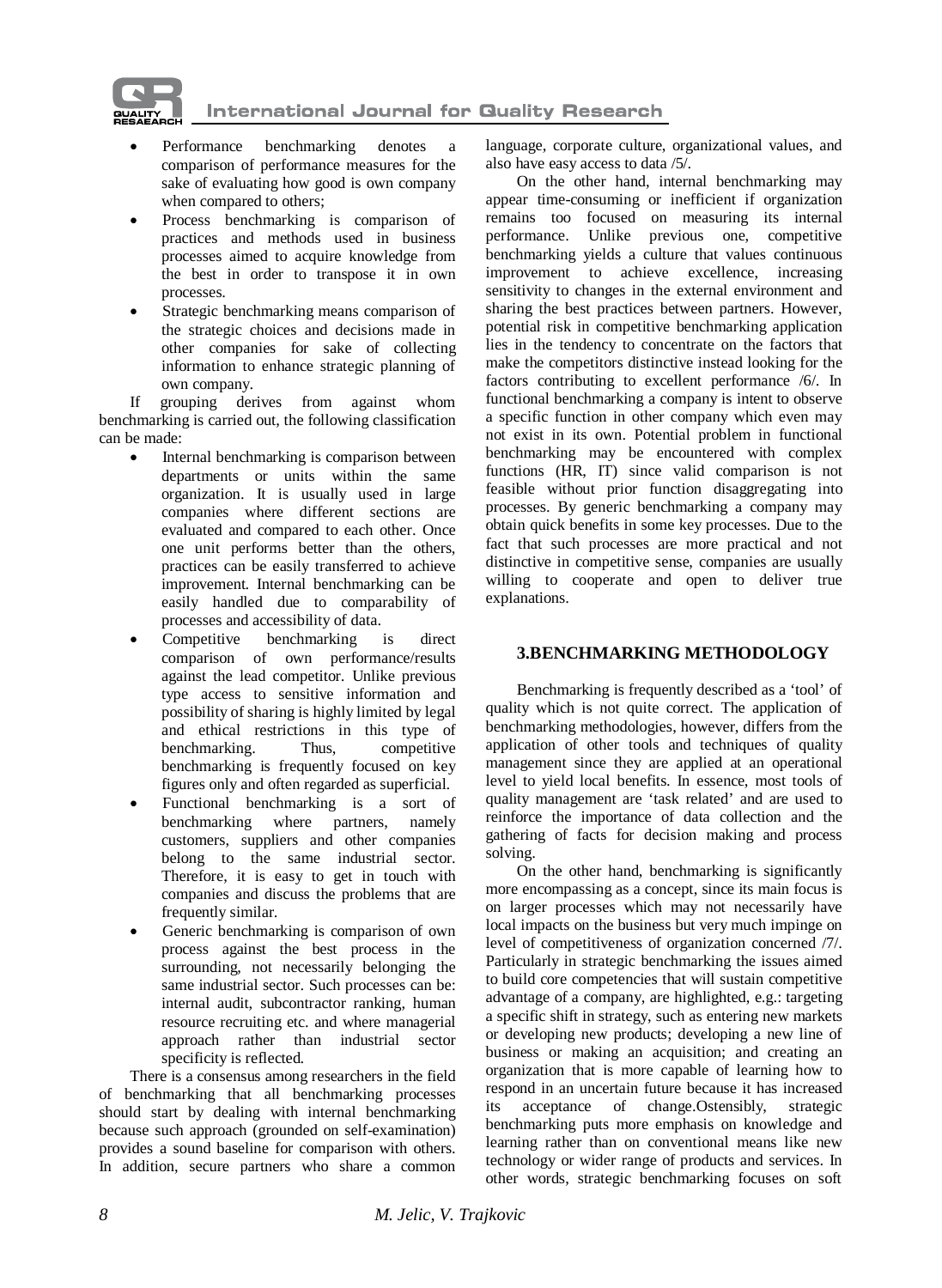

rather than hard aspects of competitiveness since former are more likely to provide sustainability and continuity in business advancement /8/.Nevertheless every author has own benchmarking methodology, these approaches converge to rather general sequence of steps. Initial point is the identification of problem areas which may include: informal conversations with stakeholders, focus groups, in depth marketing research, reprocess analysis or process mapping.

 The exploration continues with identification of other industries or companies that have similar process or are facing similar problems. When such a group of organizations is identified it is necessary to determine who is leader or the best in class. This step usually includes exhaustive consultation with customers, suppliers, financial analysts, trade association, magazines etc., to determine which company is worth studying. Upon selection of the company to be studied the benchmarker targets specific business processes using detailed surveys of actions and practices to identify business process alternatives. Typically such surveys are masked by neutral associations and consultants. Next step include visit the selected company with intention to identify leading practices. Companies are not reluctant to mutually exchange information that are beneficial to all participants in benchmarking and they are usually inclined to share results within the group, Finally upon learning about leading edge practices, one develops implementation plan for his own organization which is based on identification of specific opportunities, funding the project and distribution the ideas within the organization in a way to secure added value from the process /9/.

## **4. SERBIAN BUSINESS EXCELLENCE AWARD AND BENCHMARKING**

National Quality Award, namely 'OSKAR KVALITETA' was established in 1994 meant to be Yugoslav quality award and was awarded for the first time in 1995 with participation of 13 Yugoslav companies. The competition was organized by 'POSLOVNA POLITIKA' publishing company, with support of federal and republic authorities of Serbia and

Montenegro, those ones which were involved in quality issues: Councils on Quality of Serbia and Montenegro, ministries in charge for science and technology, Military Quality Control department, Federal Standardization Office, Yugoslav Association for Standardization and Quality, Chamber of Commerce of Yugoslavia, Serbia and Montenegro. The primary model was developed as a combination of globally famous models: Deming prize (rewarding companies and individuals for major advances in quality improvement), Malcolm Baldrige National Quality Award (recognizing performance excellence of US organizations) and European Quality Award (rewarding European companies as the best proponents of TQM). The model has undergone four revisions so far (1999, 2001, 2005, 2010) always keeping track of the changes taking place in globally recognized models, particularly EFQM.<br>However. crucial change

However, crucial change relating to implementation of quality award program took place in the beginning of 2002 when "Poslovna Politika" along with 18 co-founders (respective companies from Serbia and Montenegro) decided to build up Fund for Quality Culture and Excellence (FQCE). The FQCE has assumed Quality Award administration and related affairs. In May 2003 FQCE was granted the associate membership of EFQM. Thus, FQCE objectives were established to be significantly wider rather than to remain solely Quality Award administrator. Taking over EFQM spirit, FQCE defines its vision to be: the environment in which companies implementing FQCE model excel (in Serbia and Montenegro) while positioning the Fund as a driving force in supporting organizations in Serbia to accept and implement excellence principles /10/.In 2004 FQCE began to organize benchmarking sessions. Based on the results obtained in latest National Quality Award competition, the fund proposes to the awarded companies to be the host for benchmarking session in which they will be able to demonstrate what approaches and solutions have them excel for the respective Model Criterion. Thus, the benchmarking hosts may be found not only among the winners in respective category but also among rewarded companies which scored excellence in certain Award criterion.

*Table 1 FQCE Benchmarking sessions versus FQCE Model Criteria /11/*

| -<br><b>Crit</b><br>$\rightarrow$<br>Year $\downarrow$ | $\sim$<br>$\mathbf{I}$ | Ш | IV | $\overline{\mathbf{x}}$ $\overline{\mathbf{r}}$ | VI | VII | <b>VIII</b> | IX | <b>Total</b> |
|--------------------------------------------------------|------------------------|---|----|-------------------------------------------------|----|-----|-------------|----|--------------|
| 2004                                                   |                        |   |    |                                                 |    |     |             |    |              |
| 2005                                                   |                        |   |    |                                                 |    |     |             |    |              |
| 2006                                                   |                        |   |    |                                                 |    |     |             |    |              |
| 2007                                                   |                        |   |    |                                                 |    |     |             |    |              |
| 2008                                                   |                        |   |    |                                                 |    |     |             |    |              |
| 2009                                                   |                        |   |    |                                                 |    |     |             |    |              |
| 2010                                                   |                        |   | ~  |                                                 | c  |     |             |    |              |
| <b>Total</b>                                           |                        |   |    |                                                 |    |     |             |    | 31           |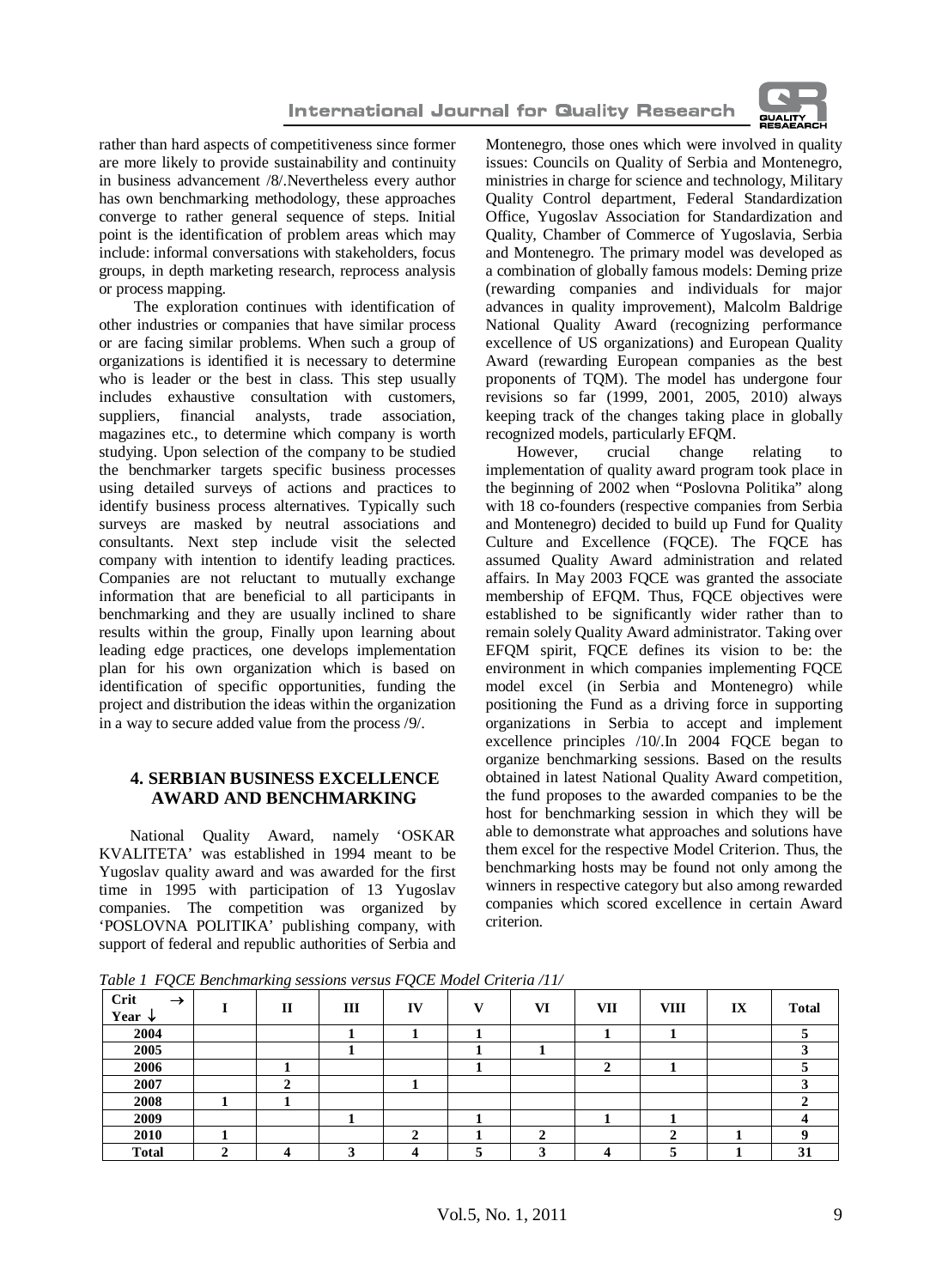

| <b>Criterion</b> | Title                            |  |  |  |  |
|------------------|----------------------------------|--|--|--|--|
|                  | Leadership                       |  |  |  |  |
| Н                | <b>Strategy and Planning</b>     |  |  |  |  |
| ш                | <b>Human Resource Management</b> |  |  |  |  |
| IV               | <b>Remaining Resources</b>       |  |  |  |  |
|                  | <b>Processes</b>                 |  |  |  |  |
| VI               | <b>Customer Satisfaction</b>     |  |  |  |  |
| VH               | <b>Satisfaction of Employees</b> |  |  |  |  |
| VIII             | <b>Impact on Society</b>         |  |  |  |  |
| īХ               | <b>Business Results</b>          |  |  |  |  |

*Table 2 FQCE Model criteria*

Table 1 and 2 above present the events held so far. It may be noted that all 9 criteria has been covered within 31 benchmark sessions held so far. Also, some criteria have more than one host from the previous competition cycle what gave an opportunity for benchmarkers to learn about variety of approaches that were validated as excellent.

As for the session structure, it is constituted of three parts. Introductory part is intent to provide an over view of the respective Model Criterion. This part is regularly given by FQCE expert or FQCE assessor who briefly elaborates the essence of the criterion and what is expected of a candidate organization to demonstrate its level of maturity in business excellence. The introduction usually does not exceed twenty minutes. Second part of the session is the opportunity for the hosting organization to present how it has understood the criterion and answered in the past Award competition, what approach they have in that regard and what are their own solutions that (in their opinion) led them to receive excellent marks.

The third, ultimate part is a discussion about the second part. The discussion is regularly moderated by FQCE expert/assessor; usually starts with questions requesting a bit detailed clarification upon presented solutions but after it turns in more open discussion where benchmarkers share the experience they have in the same area, what are advantages and shortcomings, what are opportunities and threats to obtain the optimal solution.

These FQCE benchmark sessions are benchmarking events that can't be easily identified in classifications mentioned in Section 2 of the paper. From the point of view what is analyzed (the topic), it is closest to process benchmarking since attendees are mainly keen to learn about the process of the hosting company.

At the same time, some discussions to tend to have elements of performance benchmarking since benchmarkers have the opportunity to compare their performance (deriving from solutions in their own company) with performance of the host which has been validated in NQA competition.

Looking at the event from the angle of against whom benchmarking is conducted, FQCE benchmarking can be predominantly identified as generic benchmarking since major benefits benchmarkers are in position to draw from generic processes. However, some discussions at the benchmarking session have inclined to functional benchmarking since the discussion used to more problem focused while individual contributions were oriented towards problem solving.

# **5. FURTHER DEVELOPMENTS**

FQCE benchmarking events yielded unquestionable benefit to benchmarkers what has been evidenced in satisfaction surveys. However, this type of events has some inherent limitations that cannot be overcome in current competition array. Current competition categories recognize only large companies and SMEs, meaning that all sectors are competing together. This fact constrains benchmarking event to have only generic character thus leaving majority of (sector specified) processes, functions and performance out of the cast of event. FQCE sees that the previous shortcoming will be overcome with introduction of sectorial NQA awards which will in turn trigger sectorial benchmarking events. Such sectorial benchmarking events will change the character of benchmarking. Instead of participating to generic benchmarking, benchmarkers belonging to the same sector will have opportunity to exchange thoughts on current problem in sector as well as to compare their own performance and results with hosting (i.e. lead) organization. It means that the event will become functional or even performance benchmarking that will yield much higher effects than the current ones.

These sort of benchmarking sessions grounded on excellence which has been identified in National Business Excellence Award competition unambiguously shows constantly increasing interest for participation. Not few number of attendees admitted that being registered against ISO 9000 does not secure an organization to become excellent one. Although the series of changes in the standard have been made, the crucial demand remained that an organization is to detail what it does and what claims to do, which is verified in a regular audit. Apparently very little time during audits is reserved for studying and analyzing the processes linked with business. Therefore, the effects of audits remain relatively modest which at the best is a perpetuation of mediocrity and at worst degeneration of existing systems /12/. These shortcomings have been identified in recent year and this fact opened space for benchmarking as an optimum impetus for seeking new ways of doing things and a tool for promoting a culture that is receptive to best practice and excellence.